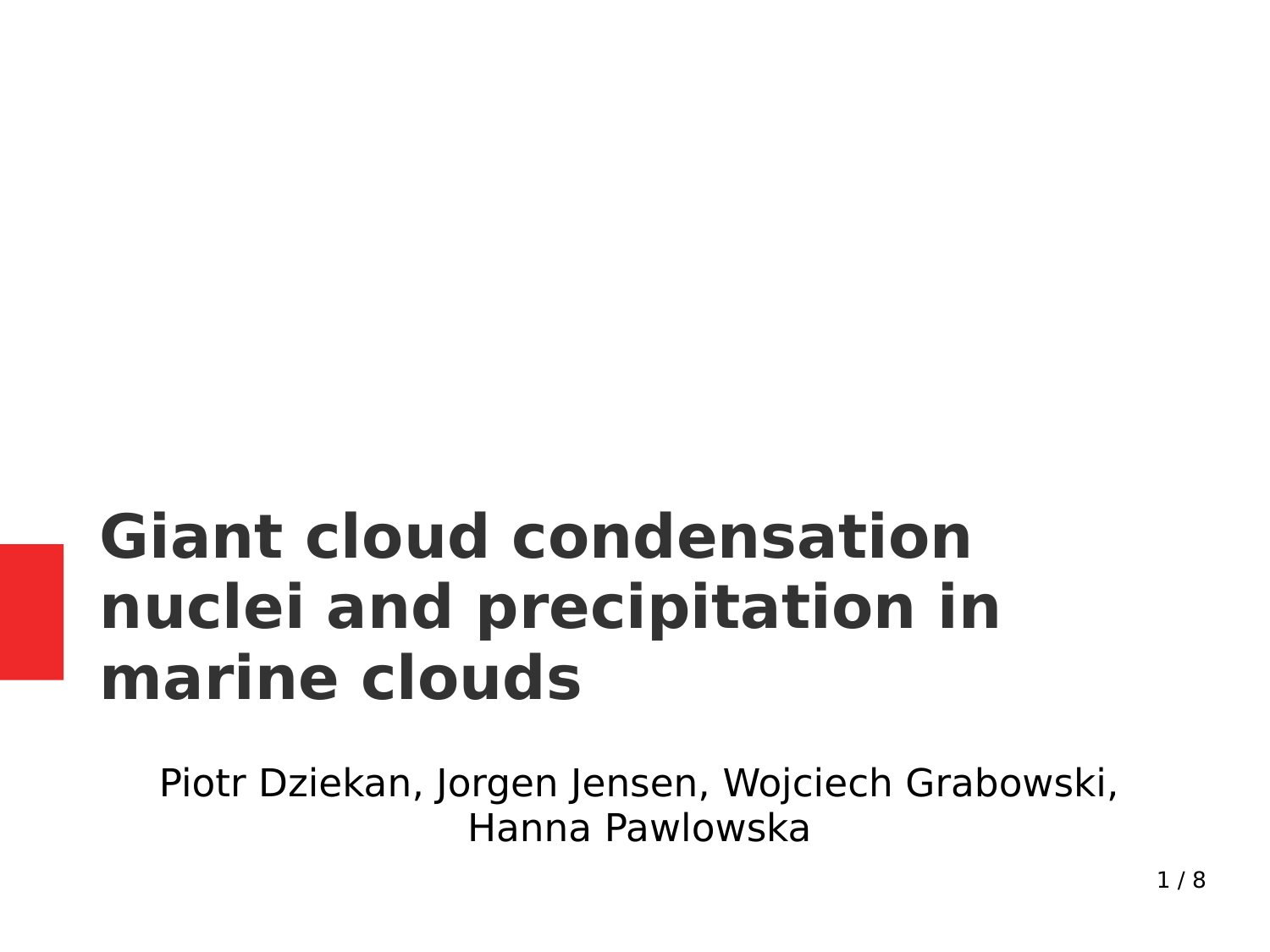#### **Giant cloud condensation nuclei (GCCN)**

- Aerosols with large dry radii, typically  $r_d > 1$ µm
- $\cdot$  Droplets formed on GCCN can easily grow to  $r >$ 20μm through condensation, hence they can initiate collision-coalescence
- Over oceans, small concentrations of sea-salt GCCN, of the order of 1/cc, are released from breaking waves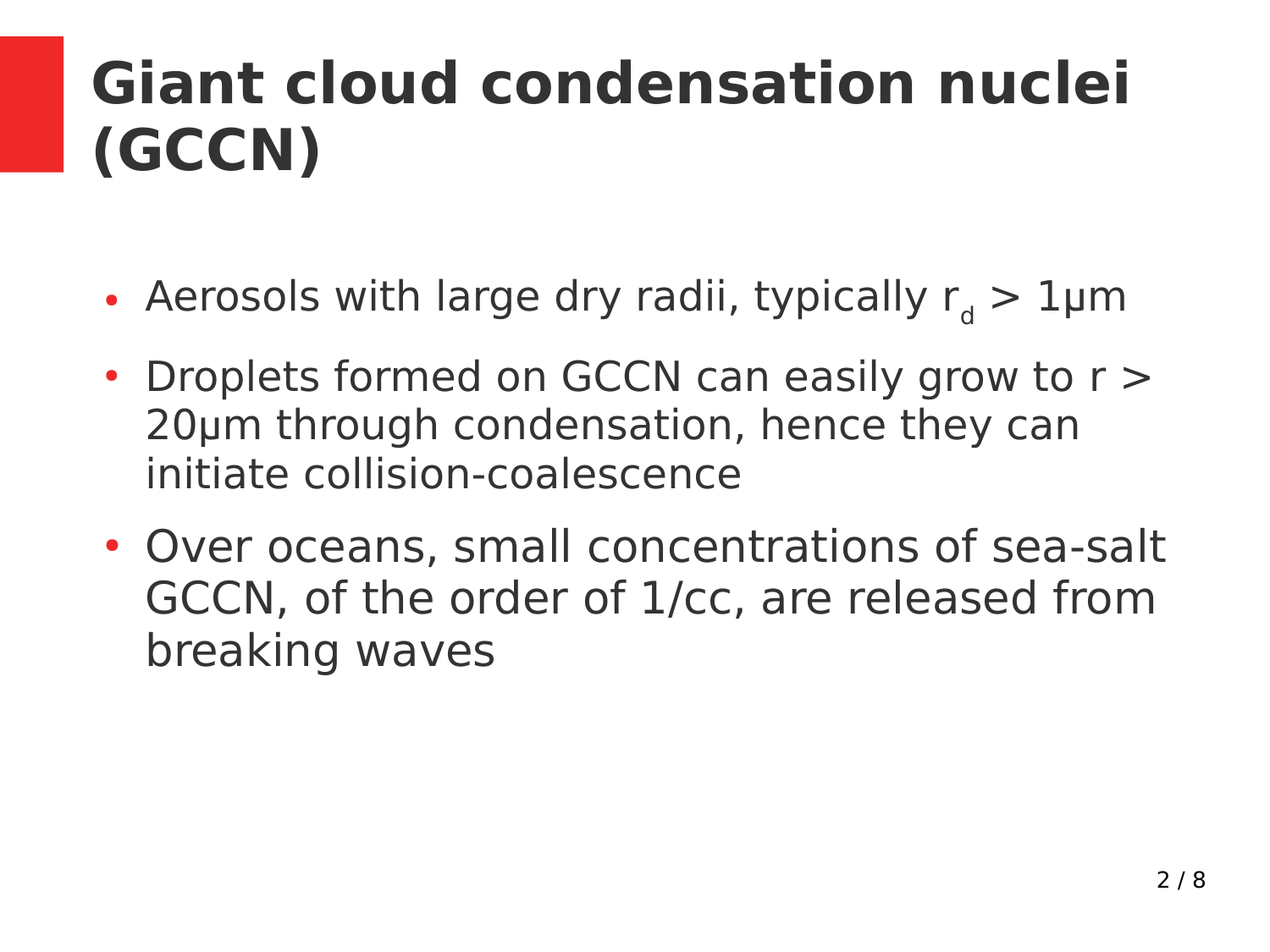# **LES with GCCN**

- Marine stratocumulus (Dycoms RF02)
- Marine cumulus (RICO)
- Various GCCN and CCN concentrations
- University of Warsaw Lagrangian Cloud Model (UWLCM)
- Lagrangian microphysics (super-droplet method):
	- solute effect included in growth equation
	- explicitly modeled droplet activation
	- no numerical diffusion in size spectrum
	- CCN and GCCN have different hygroscopicities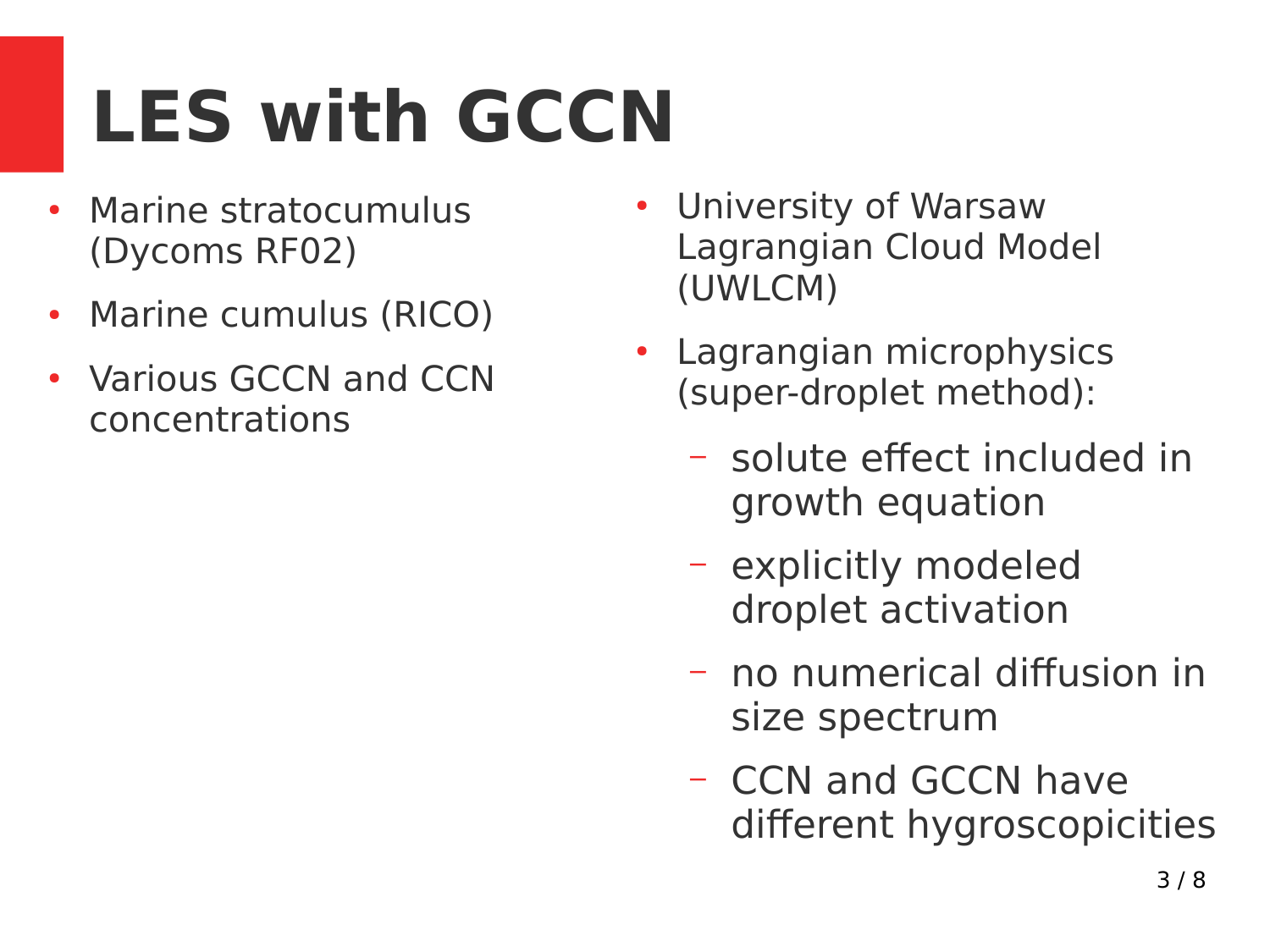#### **Precipitation vs GCCN conc.**

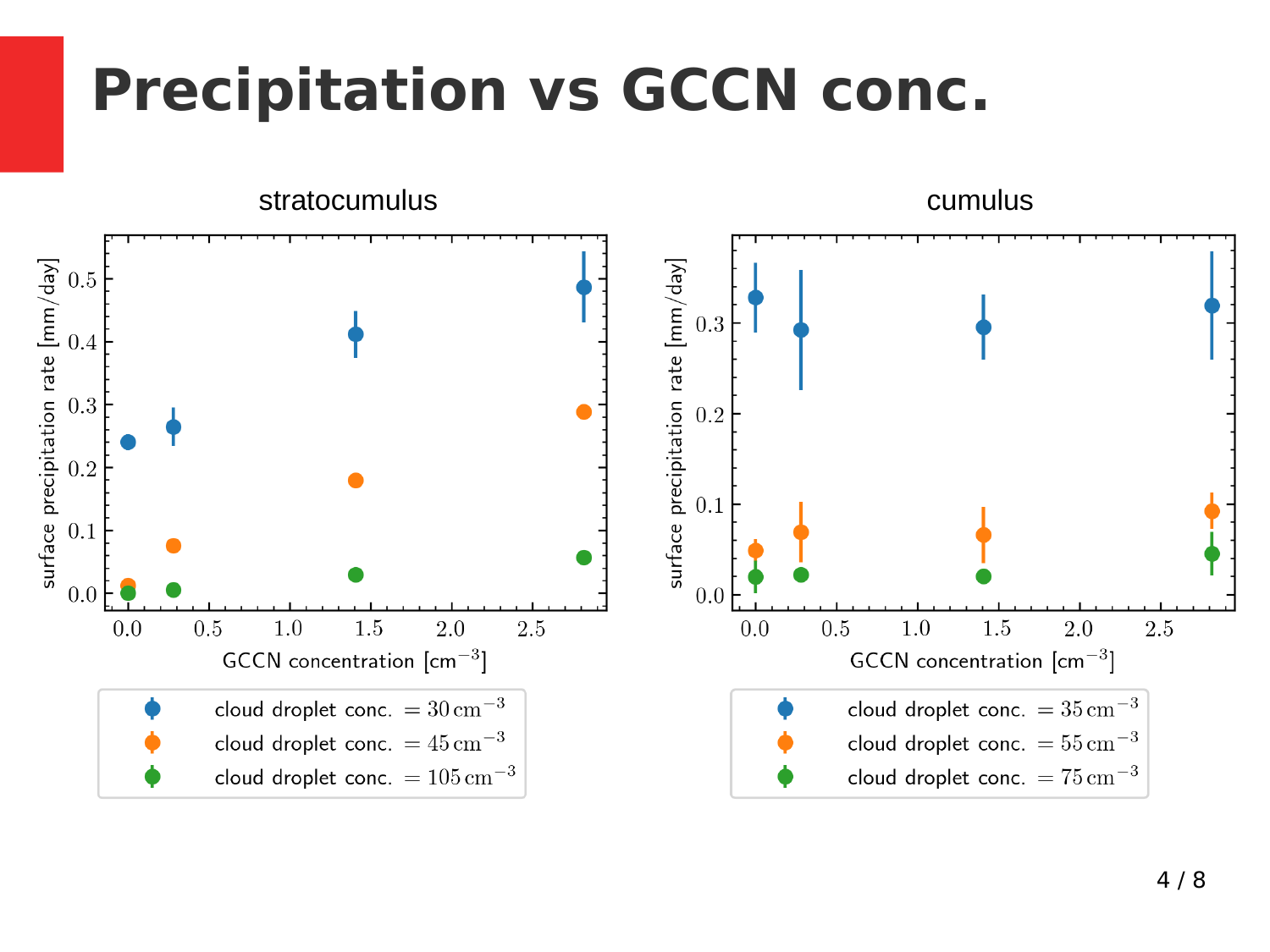### **Cumulus – why rain is not sensitive to GCCN?**

- GCCN affect rain, because they are seeds for large droplets that collide efficiently with smaller droplets
- Maybe in cumuli large droplets are formed even without GCCN?
- We test this by comparing concentrations of droplets with r>25um in Sc and Cu that have similar cloud base precipitation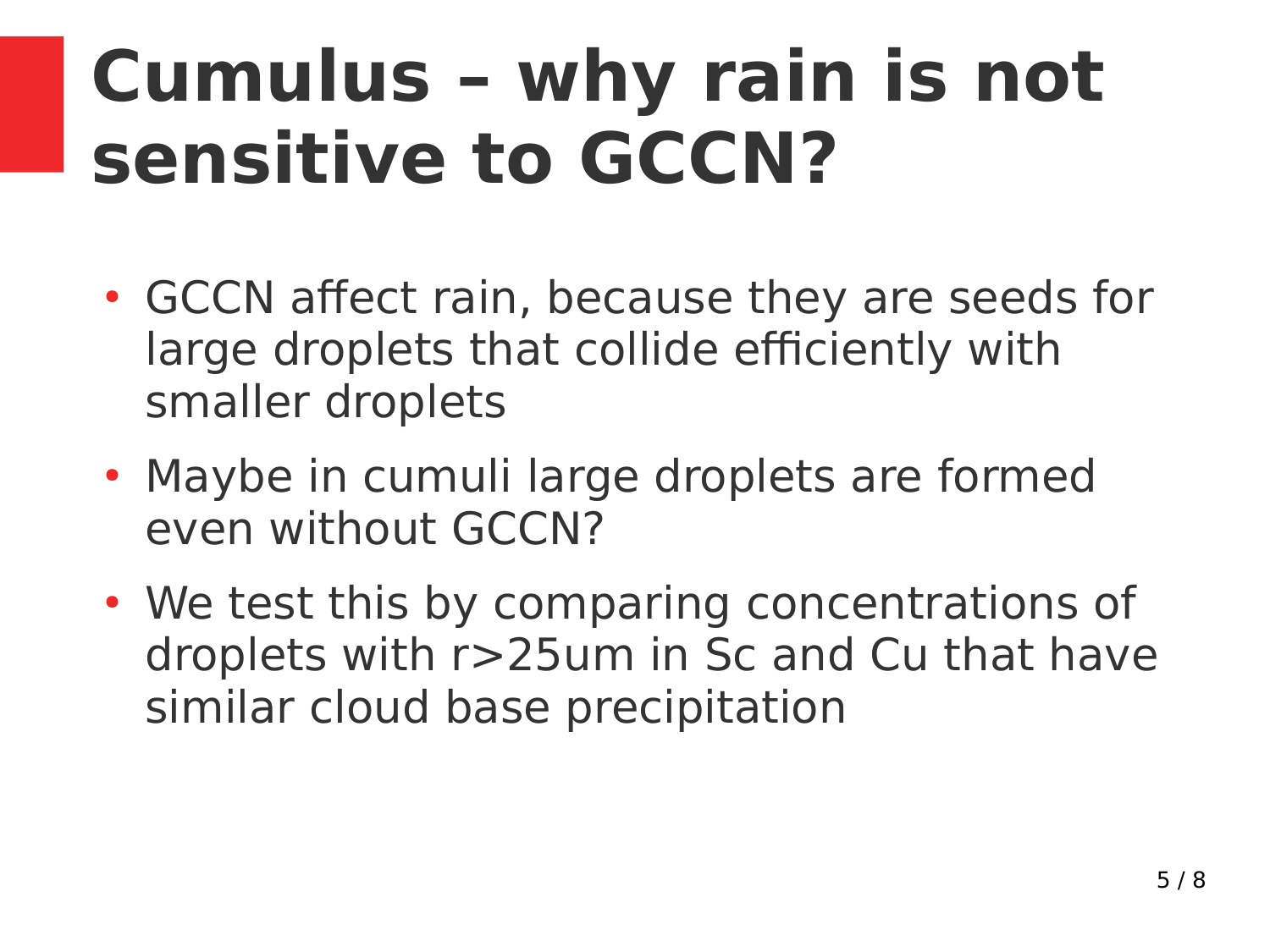### **Sc vs Cu – concentration of large droplets**

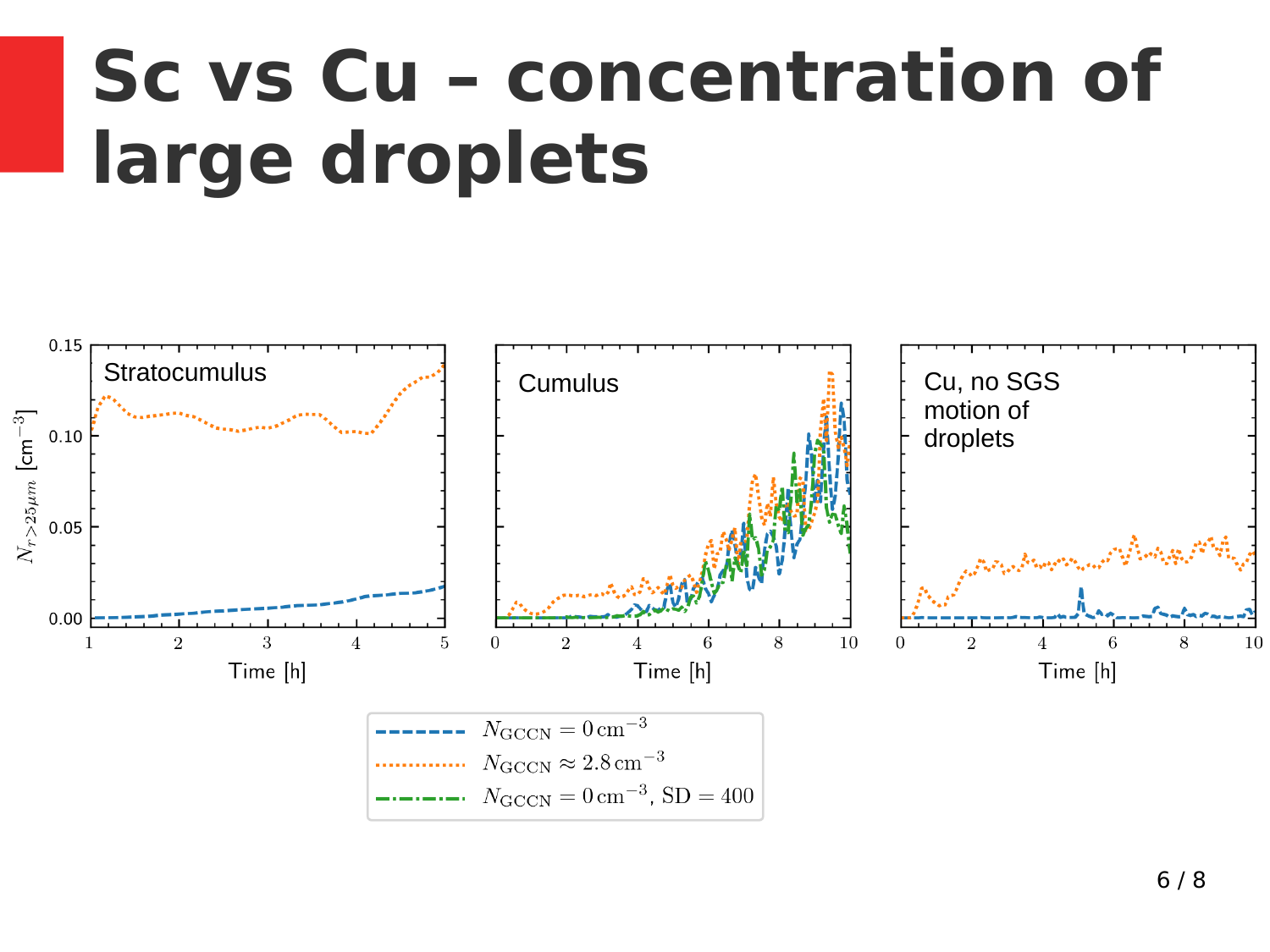### **Comparison with observations**

| observation                                                                         | <b>LES without GCCN</b>                       | <b>LES with GCCN</b>                                                                        |
|-------------------------------------------------------------------------------------|-----------------------------------------------|---------------------------------------------------------------------------------------------|
| ${}^{1}$ Sc: 0.04 mm/h cloud base<br>precip. $N_{GCCN} = 1.89/CC$                   | $0.004$ mm/h                                  | $0.03$ mm/h                                                                                 |
| $2$ Sc: from 0.24 mm/d to<br>0.46 mm/d surface precip.<br>Surface wind speed 9.5m/s | $0.01 \text{ mm/d}$                           | a) 0.22 mm/d $N_{\text{GCCN}}$ = 1.89/cc <sup>1</sup><br>b) 0.13 mm/d $N_{GCCN} = 0.82/CC4$ |
| <sup>3</sup> Cu: no effect of GCCN on<br>precipitation                              | Very low sensitivity of precipitation to GCCN |                                                                                             |

 Jung et al. *Atmos. Chem. Phys.* (2015) Ackerman et al. *MWR (2019)* Reiche & Lasher-Trapp *Atmos. Res.* (2010), Minor et al. *J. Atmos. Sci.* (2011) O'Dowd et al. *Atmospheric Environment* (1997)